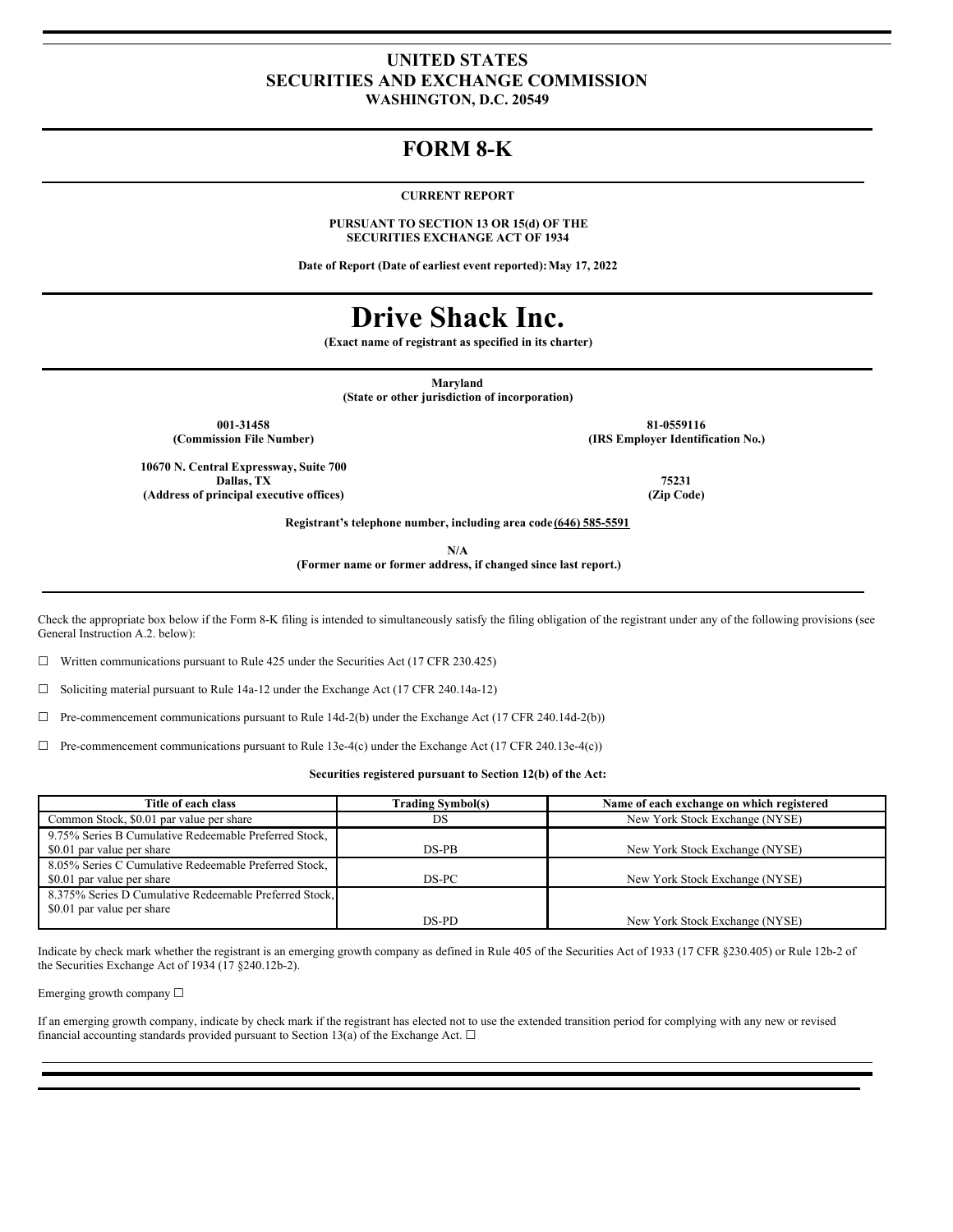#### **Item 5.07. Submission of Matters to a Vote of Security Holders.**

On May 17, 2022, Drive Shack Inc. (the "Company") held its 2022 Annual Meeting of Stockholders (the "Annual Meeting"). At the Annual Meeting, the stockholders of the Company voted on the matters described below.

1. The Company's stockholders elected two Class II directors to serve until the 2025 Annual Meeting of Stockholders and two Class III directors to serve until the 2023 Annual Meeting of Stockholders, and until his or her successor is duly elected and qualified or he or she resigns voluntarily. The number of shares that voted for the election of such directors, withheld authority to vote for such directors, and represented broker non-votes with respect to this proposal are summarized in the table below.

| <b>Director Nominees</b> | <b>Votes For</b> | <b>Votes Withheld</b> | <b>Broker Non-Votes*</b> |
|--------------------------|------------------|-----------------------|--------------------------|
| Virgis Colbert           | 35,713,713       | .878.533              | 25,399,861               |
| Benjamin Crane           | 31,578,772       | 6.013.474             | 25,399,861               |
| William J. Clifford      | 30.297.623       | 7.294.623             | 25,399,861               |
| Keith Sbarbaro           | 36,049,638       | .542.608              | 25,399,861               |

2. The Company's stockholders approved by non-binding advisory vote the compensation of the Company's named executive officers. The numbers of shares that voted for the approval of such compensation, withheld authority to vote for the approval of such compensation, abstained from casting votes for the approval of such compensation, and represented broker non-votes with respect to this proposal are summarized in the table below.

| $-$<br>$\sim$<br>∕otes<br>For | Withheld<br>∨otes | Abstain  | $\mathbf{r}$<br>$ -$<br>Broker<br>∕otes'<br>Non- |
|-------------------------------|-------------------|----------|--------------------------------------------------|
| 4,001,229                     | .462.908          | .128.109 | 25,399,861<br>ر د د ت                            |

3. The Company's stockholders ratified the appointment of Ernst & Young LLP as the Company's independent registered public accounting firm for the fiscal year ending December 31, 2022. The numbers of shares that voted for, against and abstained from voting for or against the ratification of the selection of Ernst & Young LLP are summarized in the table below.

| $\sim$ $\sim$<br>Ð<br>√otes For | Abstentions           | Abstentions |
|---------------------------------|-----------------------|-------------|
| 65,527,788                      | 015<br>222<br>222.012 | 140.504     |

\*Broker non-votes are instances where a broker holding shares of record for a beneficial owner does not vote the shares because it has not received voting instructions from the beneficial owner and therefore is precluded by the rules of the New York Stock Exchange ("NYSE") from voting on a particular matter. Under NYSE rules, when a broker holding shares in "street name" does not receive voting instructions from a beneficial owner, the broker has discretionary authority to vote on certain routine matters but is prohibited from voting on non-routine matters. Brokers who did not receive instructions were not entitled to vote on the election of directors or the compensation of the Company's named executive officers, but they were entitled to vote on the ratification of the appointment of the independent registered public accounting firm